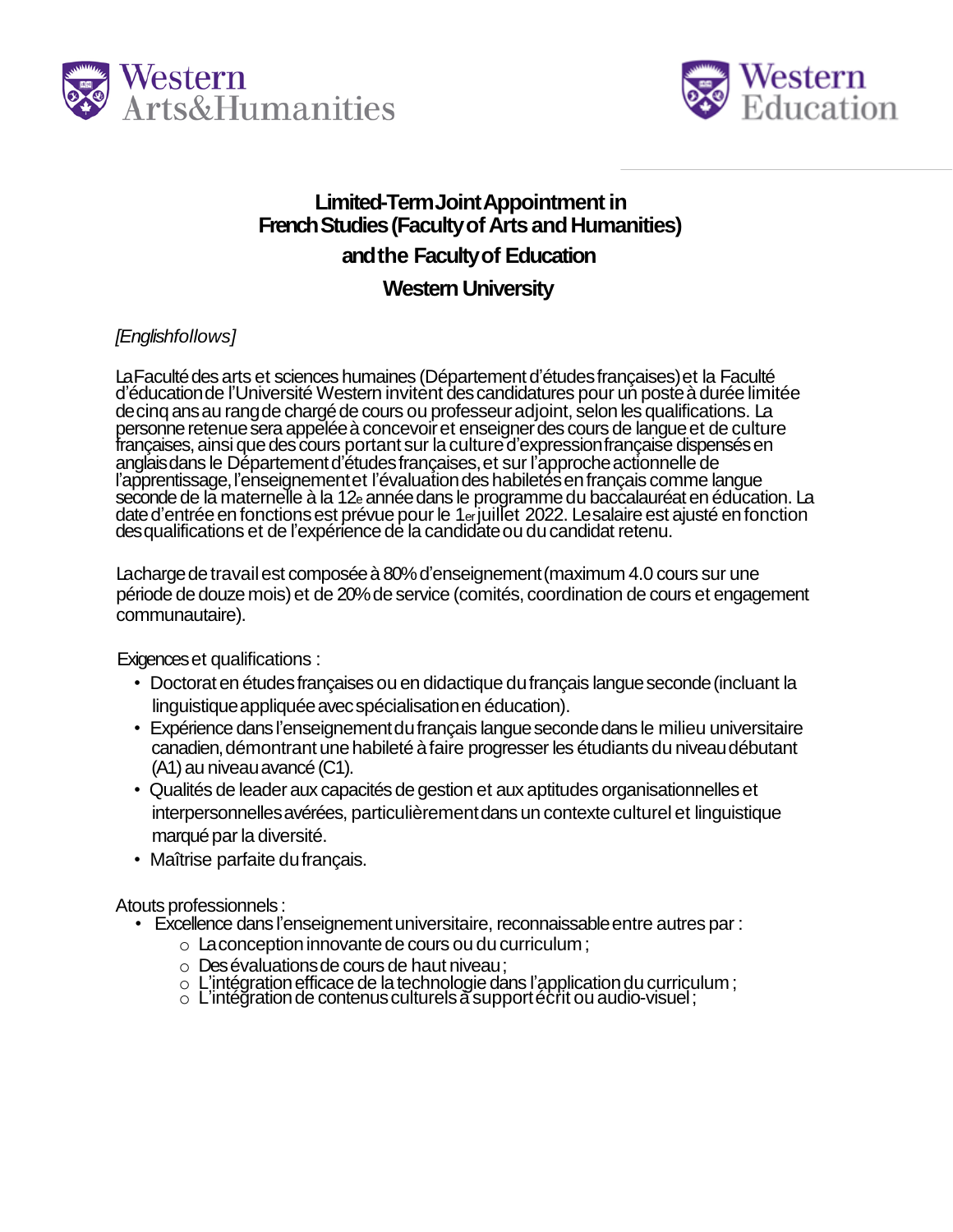- o L'utilisation des méthodes d'enseignement qui renforcent l'engagement et<br>l'apprentissage de l'étudiant.
- Diplôme de baccalauréat en éducation avec spécialisation dans l'enseignement du français langue seconde (recommandé).
- Connaissance des politiques linguistiques canadiennes, et des débats nationaux et internationaux autour de l'enseignement du français langue seconde ; familiarité avec l'enseignement du français au sein du système public primaire et secondaire ontarien (cadre et immersion).
- Connaissance du Cadre européen commun de référence pour les langues (CECRL).
- Familiarité avec la recherche récente dans le domaine de l'apprentissage du français<br>langue seconde, ou de l'enseignement de la littérature et de la linguistique françaises.

Ledossier de candidature comprendra :

- 
- une lettre d'intention soulignant les qualifications pour le poste ;<br>votre dossier d'enseignement qui inclura votre philosophie d'enseignement, de même qu'une sélection des cours conçus et enseignés au courant des cing dernières années. On devray retrouver énoncés vos intérêts en enseignement ainsi que les documents attestant de votre excellence en enseignement (p. ex. évaluations de cours);
- le CV mis à jour ;
- les noms et coordonnées de trois répondants;
- le formulaire de dépôt de candidature dûment rempli (disponible au http://www.uwo.ca/facultyrelations/faculty/Application-FullTime-Faculty-Position-Form.pdf).
- Le dossier doit être soumis en anglais, à l'exception de la lettre d'intention qui, elle, doit être rédigée en français et en anglais.

 $***$ 

The Faculty of Arts and Humanities (French Studies) and the Faculty of Education at Western University invite applications for a five-year Limited-Termfaculty appointment at the rank of Lecturer or Assistant Professor, depending on qualifications and experience, to participate primarily in teaching and developing courses in French language and culture, and in developing general interest courses on French culture taught in English in French Studies; and on the action-oriented approach to learning, teaching and evaluating French as a second language at the K-12 level in the Bachelor of Education program. The anticipated start date is July 1, 2022. The salary will be commensurate with the successful applicant's qualifications and experience.

This position has an 80% Teaching and 20% Service workload distribution. Teaching duties will include up to 4.0 full course equivalents over a twelve-month period, while Service duties will include committee work, course coordination and community engagement.

#### Requirements:

• PhD in French Studies, or related field, such as Educational Linguistics in areas related to second language learning and teaching.

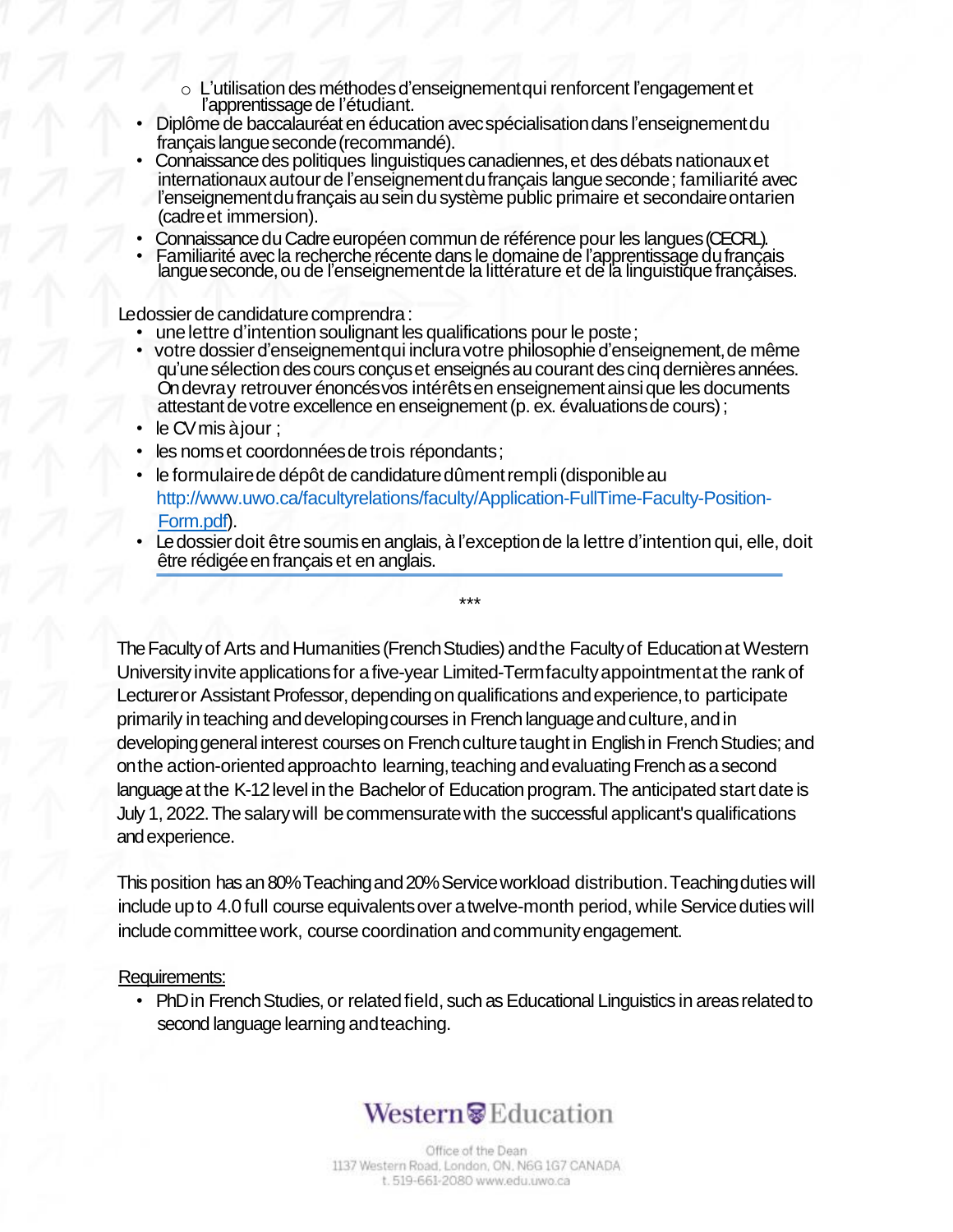- Experience teaching French as a second language at the postsecondary undergraduate level in Canada. This shall include a demonstrated capacity to accompany students in their progression from the "Beginners" (A1) to the "Advanced" (C1) classes.
- Strong leadership, documented by the evidence of management ability, organizational and interpersonal skills, and public relations skills in a linguistically and culturally diverse environment.
- Native or near-nativefluency in French.

#### Assets:

.

- Excellence in undergraduate classroom teaching, as evidenced by, but not limited to:
	- $\circ$  Innovative undergraduate course or curriculum design and evaluation;
	- o Outstandingteaching evaluations;
	- $\circ$  Effective implementation of technology in curriculum delivery;
	- $\circ$  Engaging implementation of written and audio-visual cultural content;
	- $\circ$  Use of teaching methods that enhance student engagement and learning.
- Bachelor of Education with a specialization in French as a Second Language (recommended).
- Knowledge of key linguistic policies in Canada, knowledge of national and international issues related to French as a Second Language education and experience with Core and Immersion French Second Language education in Ontario (grades K-12).
- Knowledge of the Common European Frameworkfor Languages (CEFR).
- Interest in the scholarship of teaching and learning in French literature, linguistics or in second language education.

Interested candidates should submit an application package that includes:

- a letter of application specifying qualifications for the position;
- a teaching portfolio which includes a teaching philosophy, examples of courses created in the past five years, a statement of teaching interests and evidence of successful teaching experiences such as course evaluations;
- an up-to-date curriculum vitae;
- hames and contact information of three referees;
- and a completed application form (available at http://www.uwo.ca/facultyrelations/faculty/Application-FullTime-Faculty-Position-Form.pdf).

The application must be submitted in English, except for the letter of application that should be both in French and English.

\*\*\*

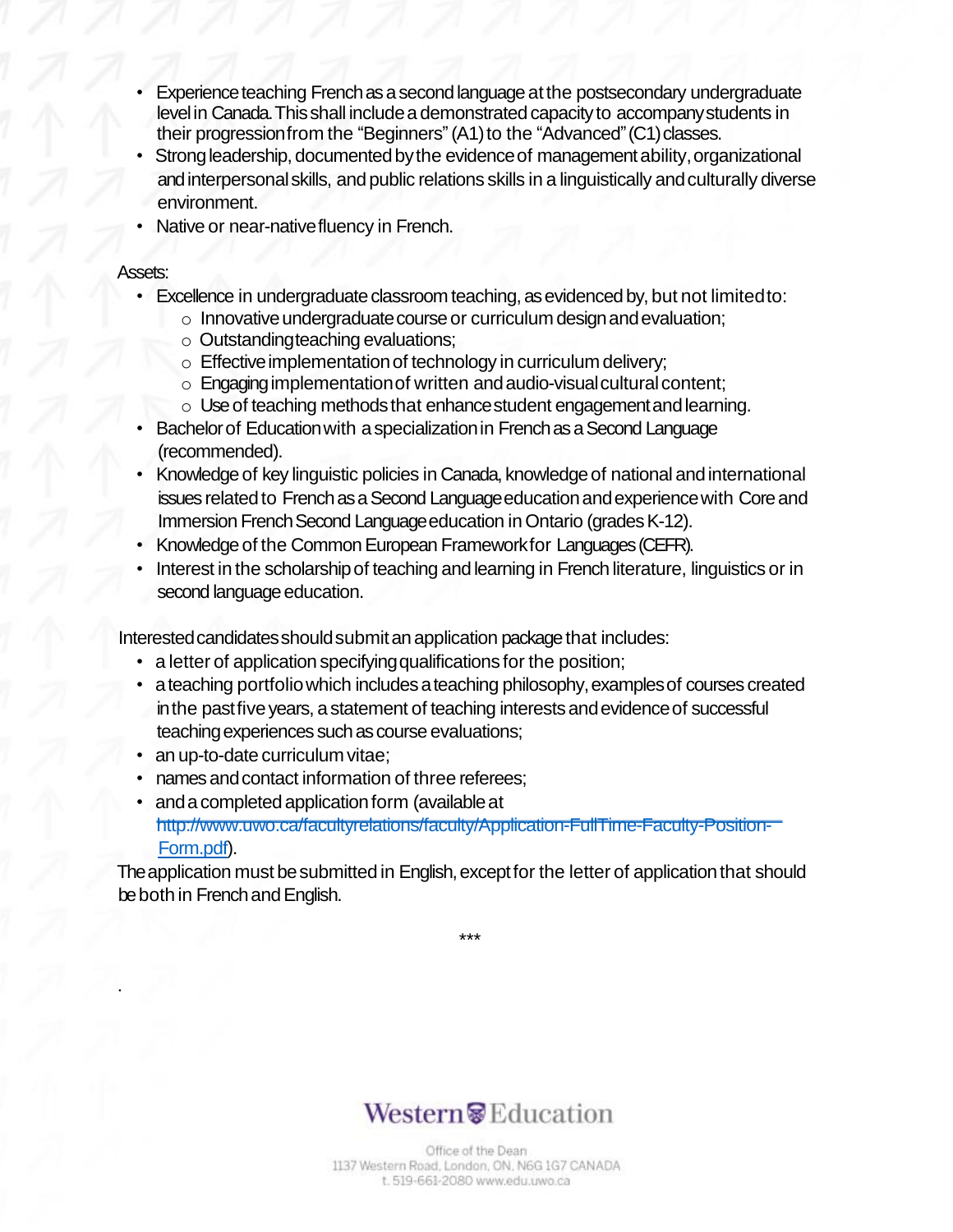French Studies (www.uwo.ca/french) is a research-intensive department in Western's Faculty of Arts and Humanities, with both undergraduate and graduate programs. Established researchareaswithin the Departmentinclude literatureandlinguistics.The Department has strong ties to the community and strongly encourages and supports participation in interdisciplinary research. The Department offers an undergraduate program, a Master's and a PhD in French Studies

Western's Faculty of Education has been at the leading edge of education in Canada since 1962 and offers educational opportunities at the baccalaureate, master's and doctoral levels. Believing today's children are tomorrow's leaders, the faculty strives to strengthen the field of educationto help ensure every child hasthe opportunity to flourish. Western's Faculty of Education collaborates with more than 500 partners in 23 countries, and attracts top faculty members from around the world. The Faculty of Education has conducted numerous provincial, national and international studies that were the first or largest of their kind, and is hometo five dedicated research centres – the Canadian Research Centre on Inclusive Education, the Centrefor Research & Education on Violence Against Women and Children, the Centrefor School Mental Health, the Interdisciplinary Centrefor Research in Curriculum asaSocialPractice, andthe Centrefor the Scienceof Learning.Western'sFacultyof Educationis also hometo the MaryJ.WrightChildandYouth Development Clinic.With more than 41,000 alumni residing in Canada and in 35 countries around the world, Western's Faculty of Education graduates have gone on to have influential careers and become leaders onaglobal scale. More information onthe Facultyof Educationcan beobtained at http://www.edu.uwo.ca/.

Western University delivers an academic experience second to none. Western challenges the best and brightest faculty, staff and studentsto committo the highest global standards. Our researchexcellence expands knowledge and drives discovery with real-world application. Westernattracts individuals with a broad worldview, seekingto study, influence and lead in the international community. Since 1878, The Western Experience has combined academic excellence with life-long opportunities for intellectual, social and cultural growth in order to better serve our communities.

Effective September 7, 2021, all employees and visitors to campus are required to comply with Western'sCOVID-19 Vaccination Policy. Successful candidates will be also required to comply with the policies and protocols of the applicable affiliated institutions.

Applications should be sent via email to the attention of: Dr.JeanLeclerc Chair, Department of French Studies Western University 1151 Richmond St London, ON, N6A5B7 Email:french-recruitment@uwo.ca

Applications will be accepted until the position is filled. Review of applications will beginon February 15, 2022. We thank all applicants for their interest, but only those selected for an interview will becontacted.

# Western<sup>®</sup> Education